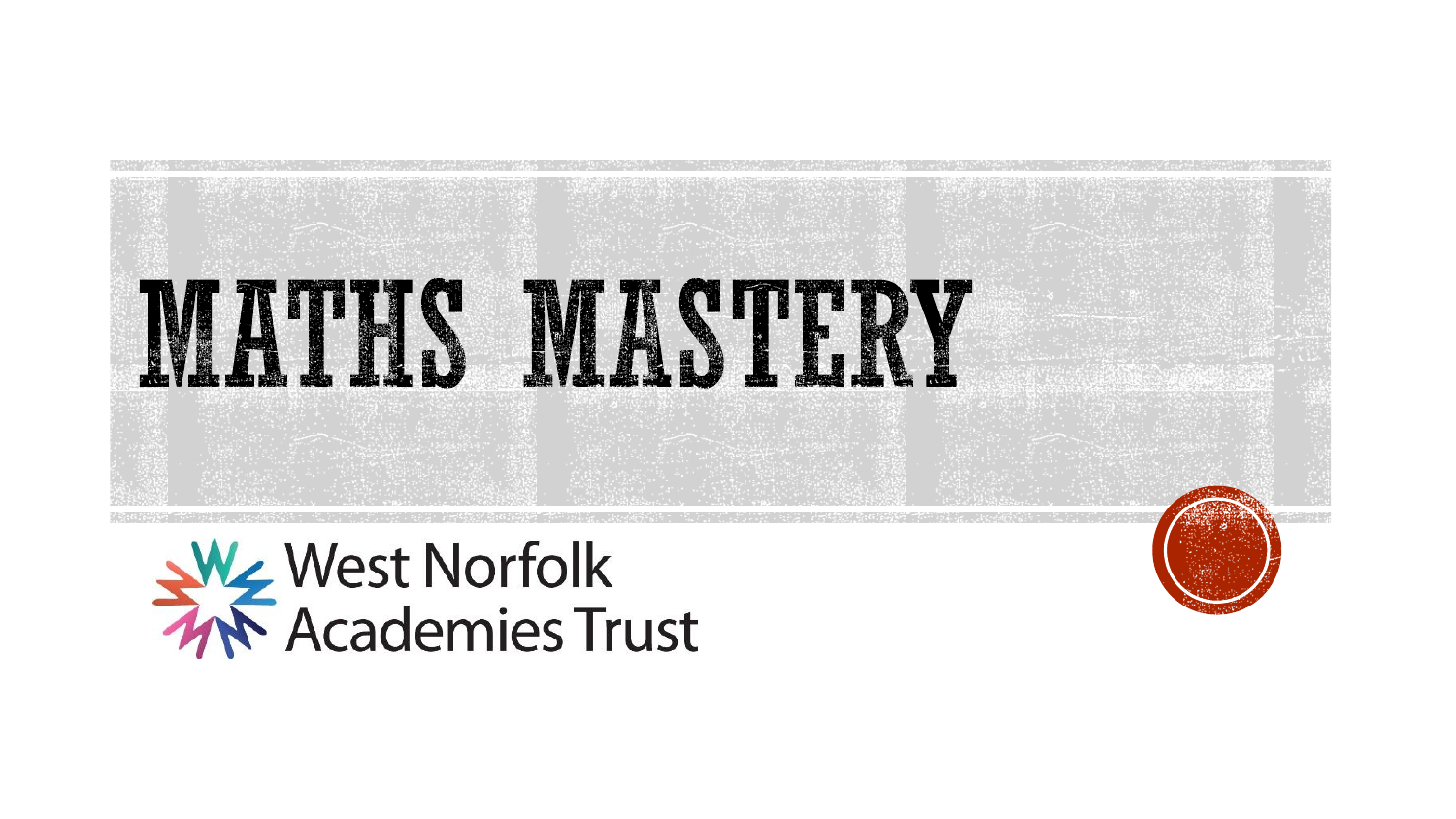#### THINK OF A NUMBER

- 1) Double it
- 2) Add 10
- 3) Halve it
- 4) Subtract your original number
- 5) Discuss

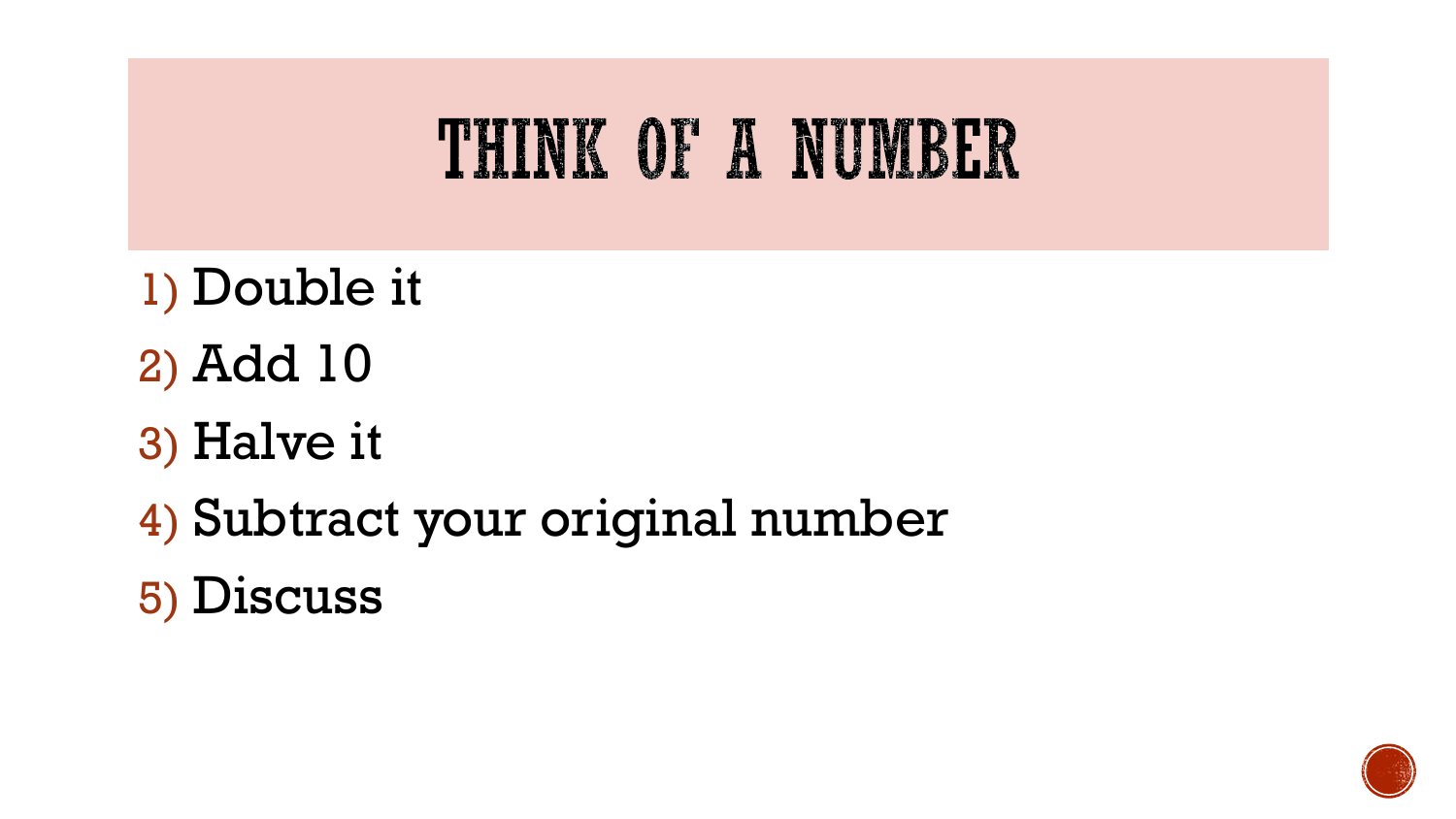#### YOUR ANSWER



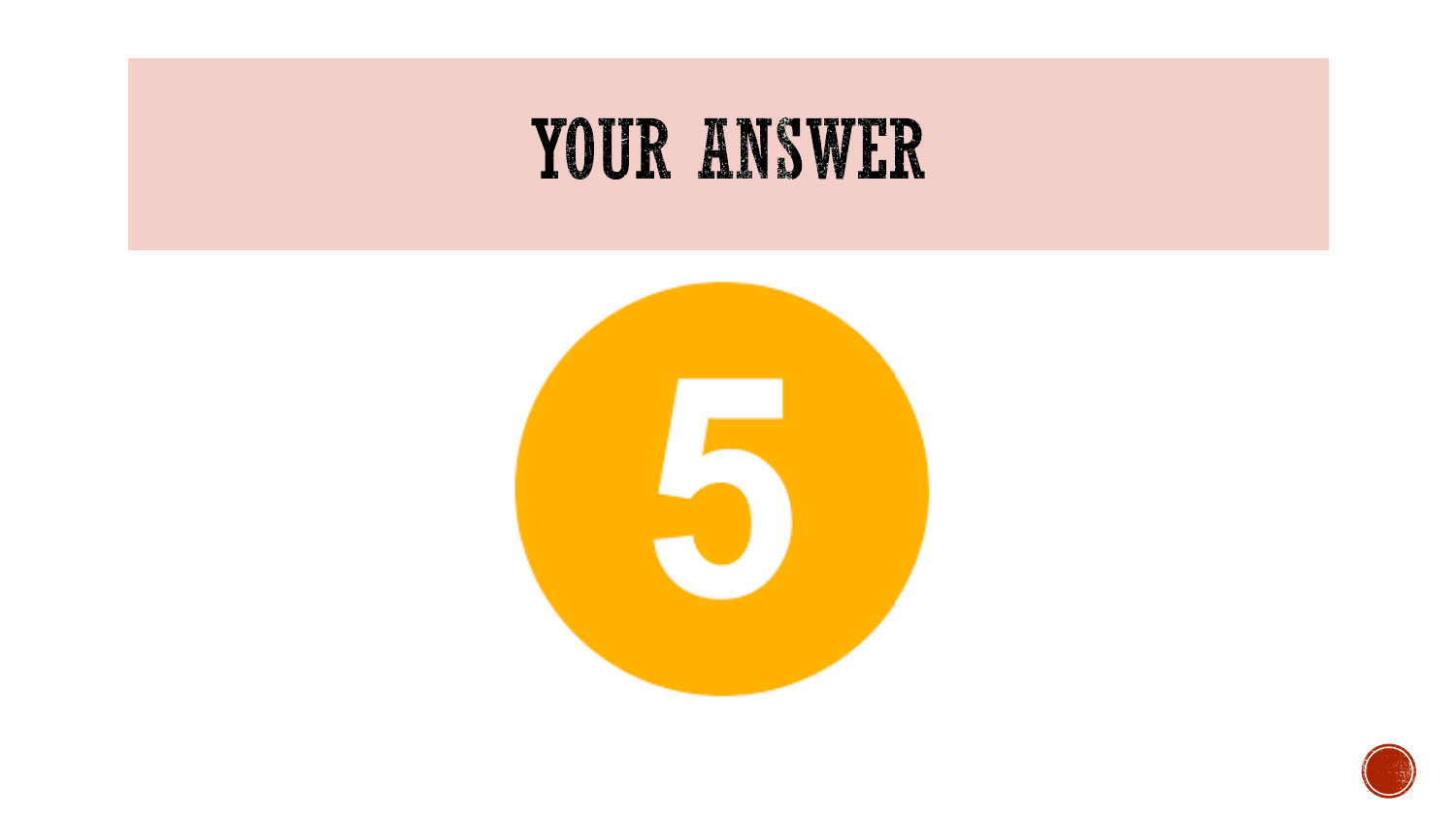### THE NATIONAL CURRICULUM

The expectation of the National Curriculum is that the majority of pupils will move through the programmes of study at broadly the same pace.



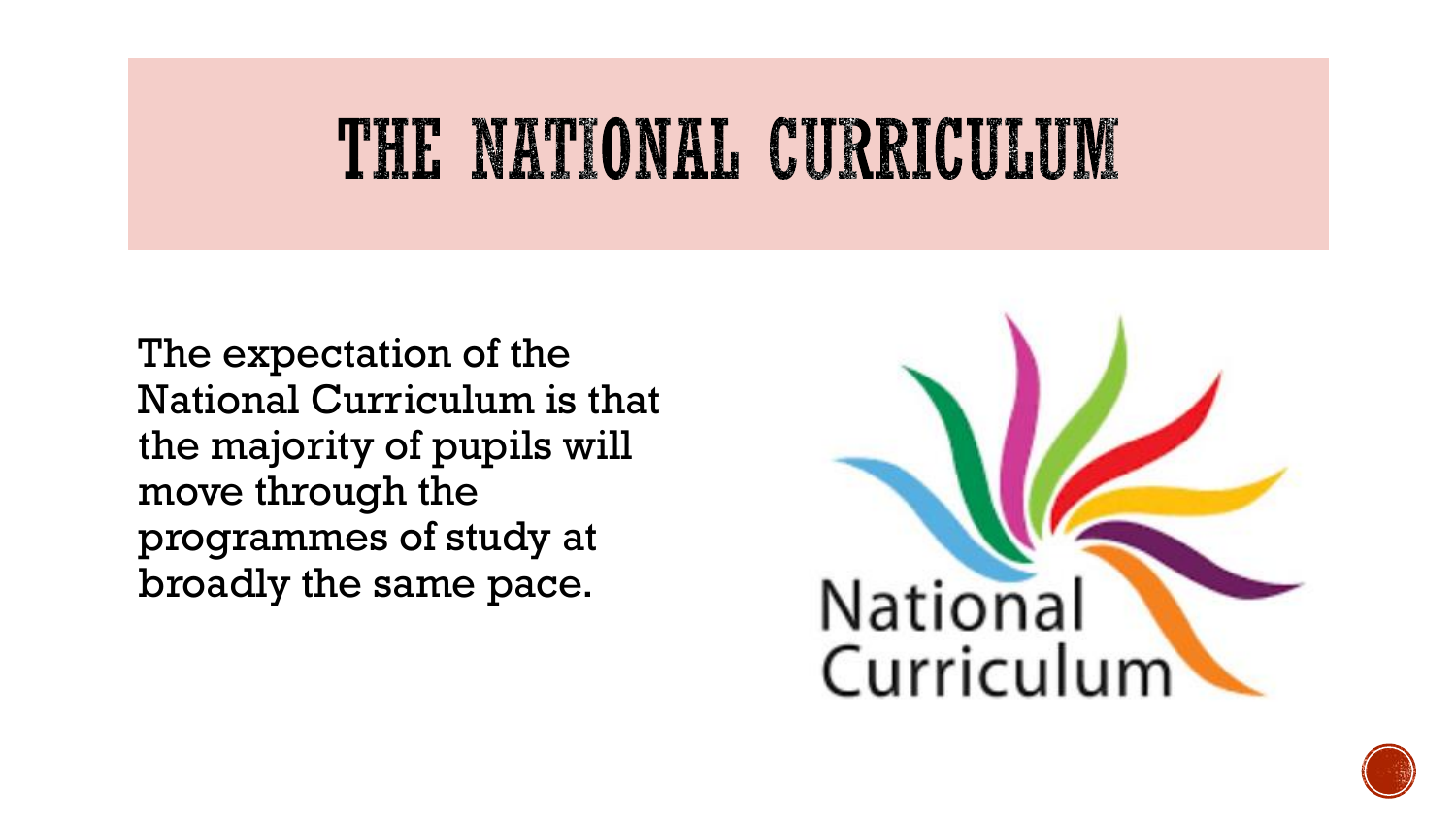# NATIONAL CURRICULUM AIMS

The national curriculum for mathematics aims to ensure that all pupils:

- Become fluent in the fundamentals of mathematics, including through varied and frequent practice with increasingly complex problems over time, so that pupils develop conceptual understanding and the ability to recall and apply knowledge rapidly and accurately.
- Reason mathematically by following a line of enquiry, conjecturing relationships and generalisations, and developing an argument, justification or proof using mathematical language.
- Can solve problems by applying their mathematics to a variety of routine and non routine problems with increasing sophistication, including breaking down problems into a series of simpler steps and persevering in seeking solutions.

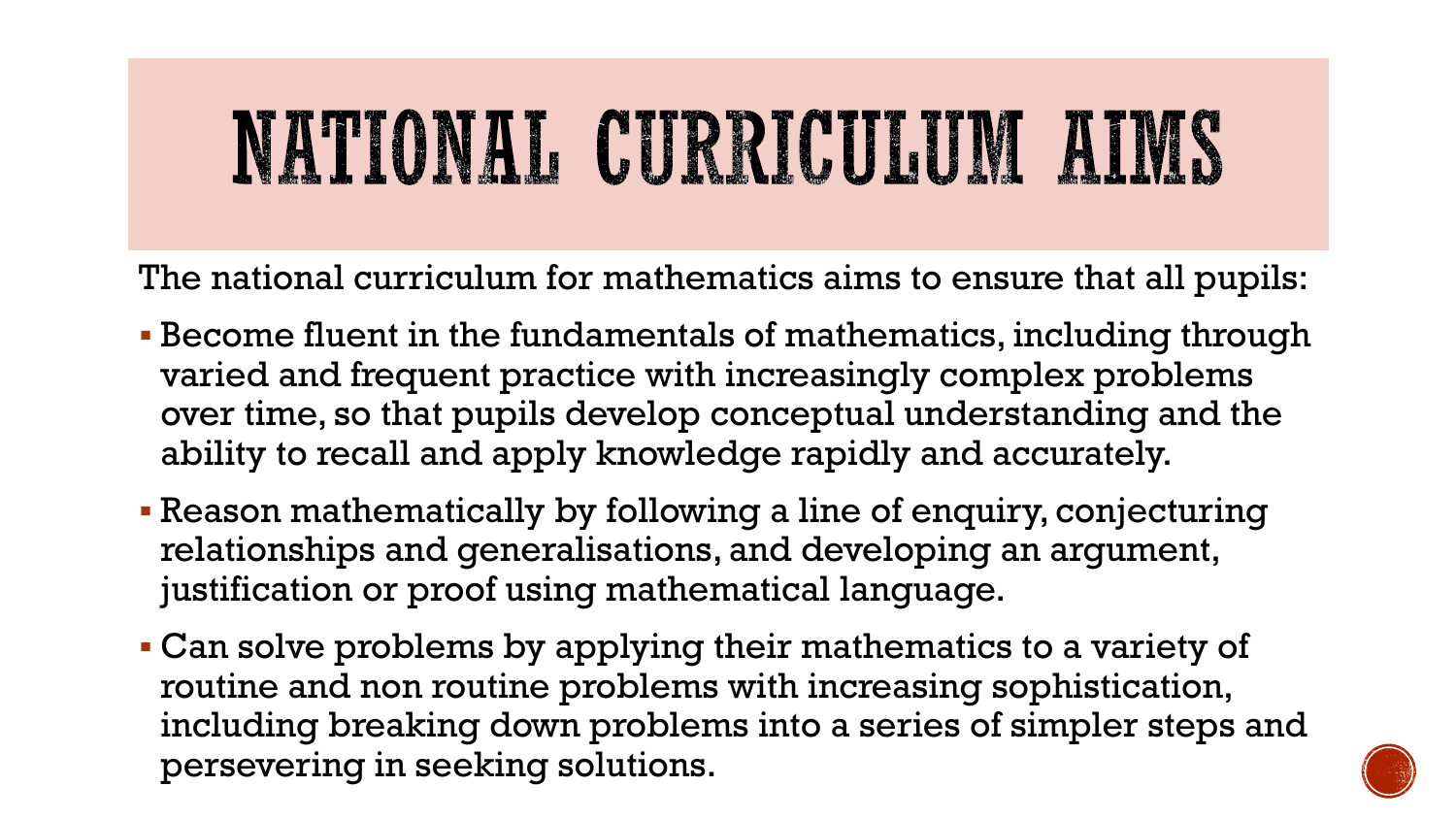# GROWTH MINDSET

"With a growth mindset, people believe that their most basic abilities can be developed through dedication and hard work. Brains and talent are just the starting point."

- The power of yet I cannot do it...YET
- Power of praise praising the effort, not the outcome
- Talking about Maths and asking questions
- Mistakes are valuable they cause the brain to grow
- Parents' beliefs about Maths change their children's achievement
- Depth is more important than speed understanding is crucial

Further information can be found at [www.youcubed.org](http://www.youcubed.org/)



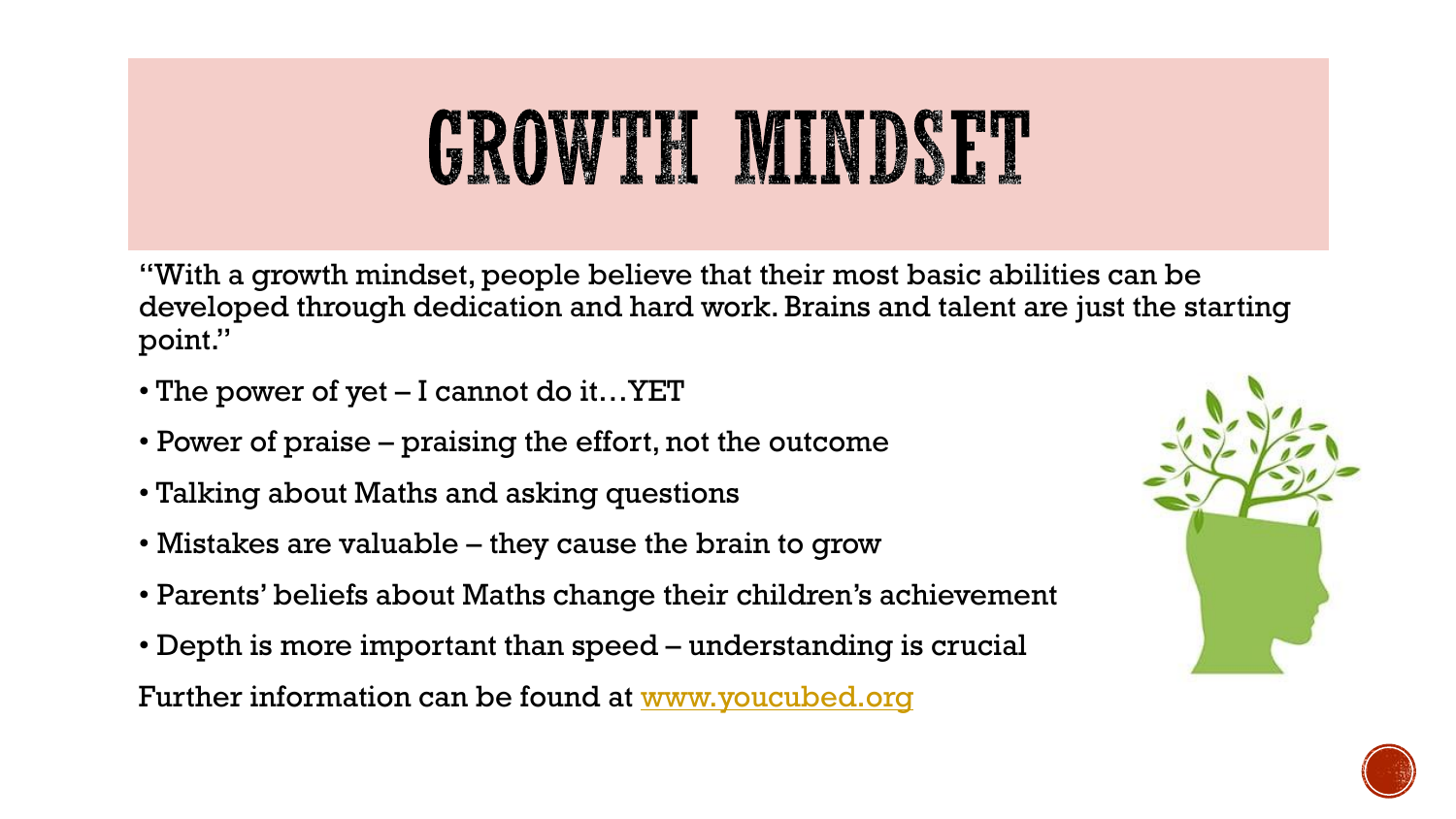### THE PRINCIPLES OF MASTERY

- **Based on the Singapore method of teaching, which** has been developed and altered by experts to fit the UK education culture.
- Time given to think deeply about mathematical concepts and gain a real understanding, rather than a reliance on rote learning methods.
- Builds self-confidence in learners.
- Whole class moved through content at the same pace.
- Children are challenged through depth and problem solving.
- Promote number sense.
- Children are taught that there is more than one way to solve a problem.



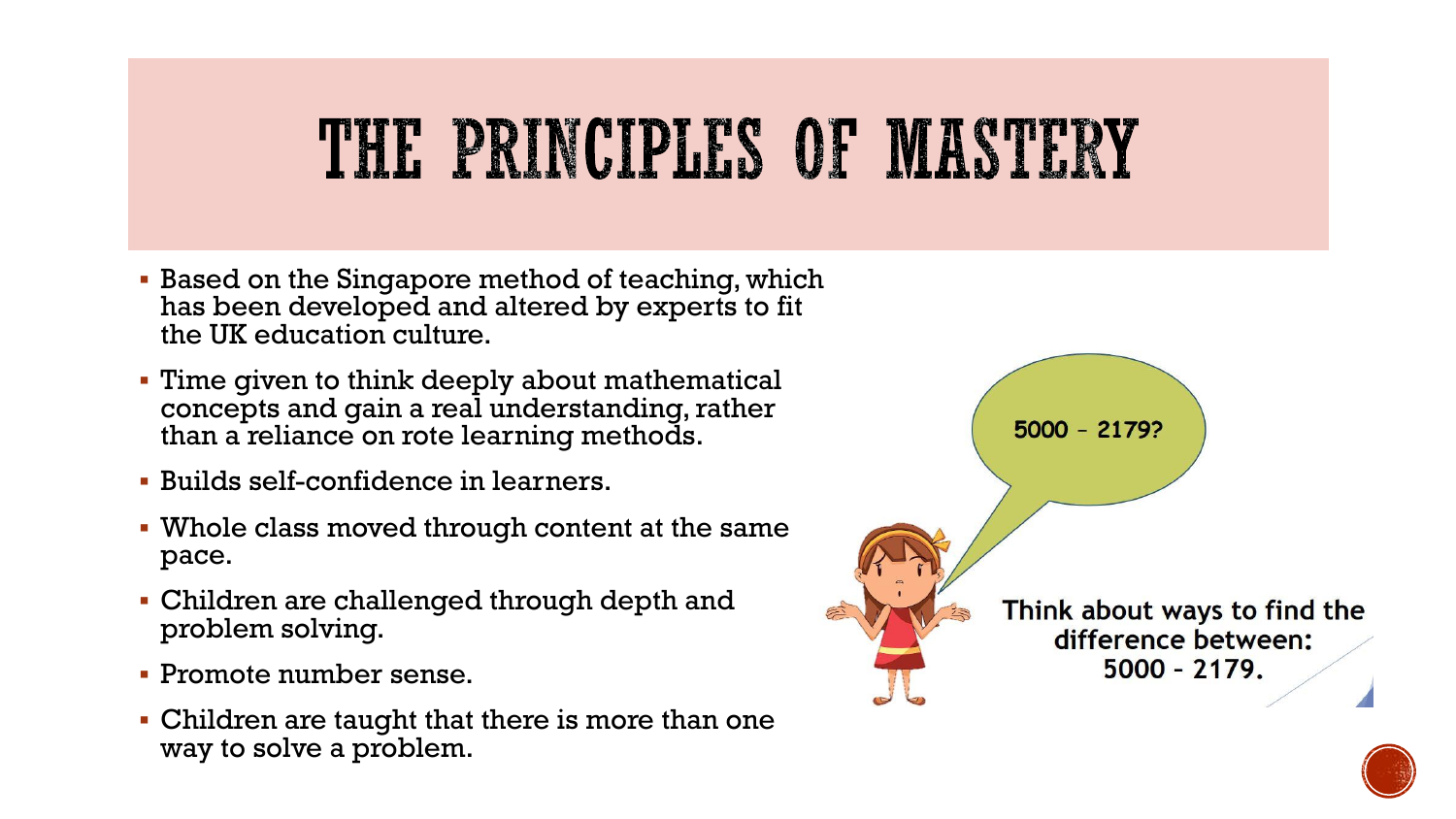### MASTERY IN THE CLASSROOM



| oncrete                    | <b>Pictorial</b><br>-95<br><b>No. 1999</b><br><b>Sec. 1</b><br>كان النوق                                                   | <b>Abstract</b><br>$2+2=4$                                                                    |                  |
|----------------------------|----------------------------------------------------------------------------------------------------------------------------|-----------------------------------------------------------------------------------------------|------------------|
| 6+4 7+3 8+2<br>9+1<br>545. | <b>Horace Research</b><br><b>Contractor</b><br><b>Reading Adv</b><br><b>Contract Contract Contract</b><br>All the All Card | $10 + 0 = 10$<br>$9 + 1 = 10$<br>$8 + 2 = 10$<br>$7 + 3 = 10$<br>$6 + 4 = 10$<br>$5 + 5 = 10$ |                  |
| $+ 6 = 10$                 |                                                                                                                            | $4 + 6 = 10$<br>$3 + 7 = 10$<br>$2 + 8 = 10$<br>$1 + 9 = 10$<br>$0 + 10 = 10$                 | $1.1100$ $1.770$ |

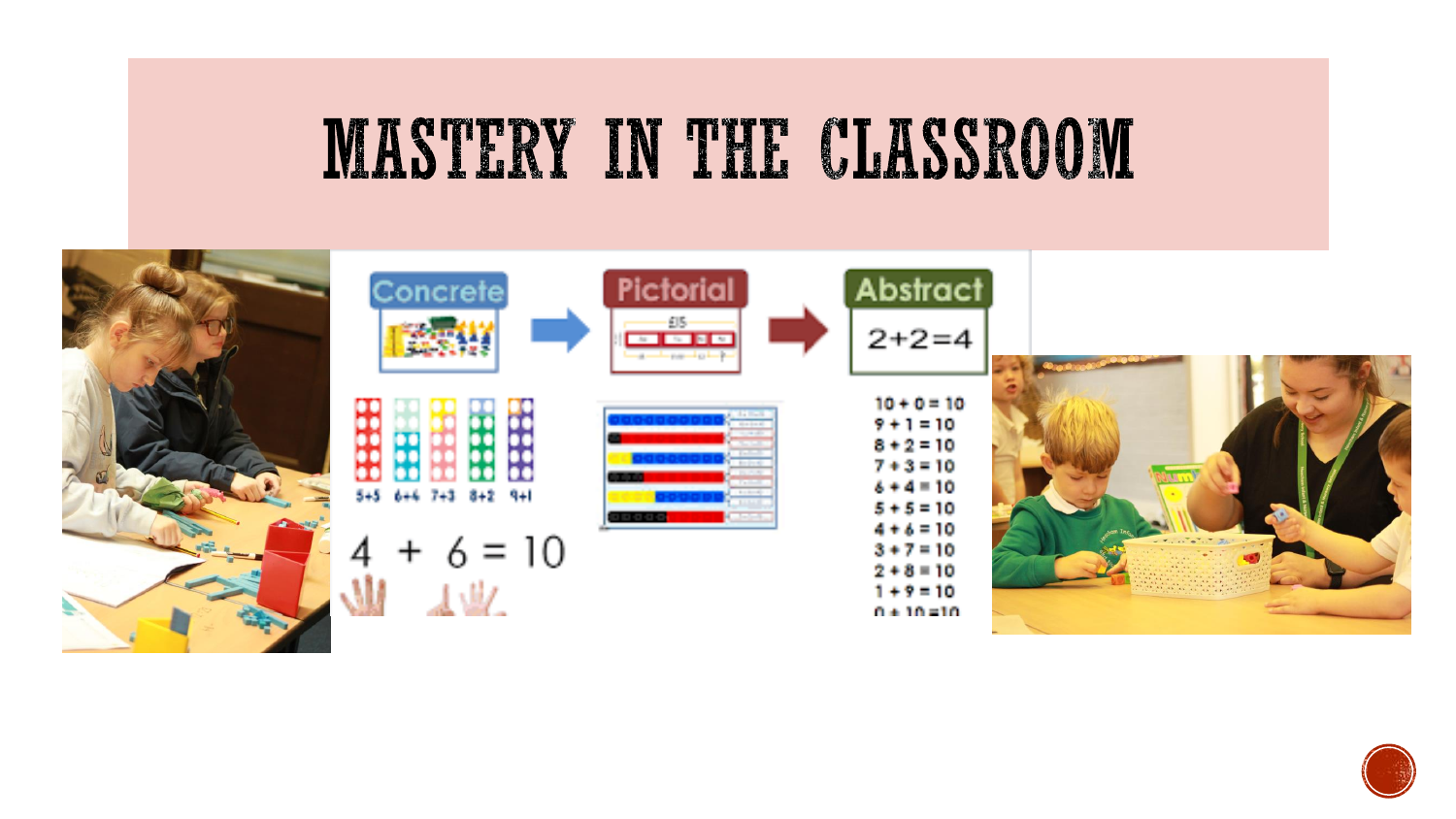### MASTERY IN THE CLASSROOM

The teacher, or an additional adult, will do further work including pre-teaching with children who require further support to grasp new concepts.



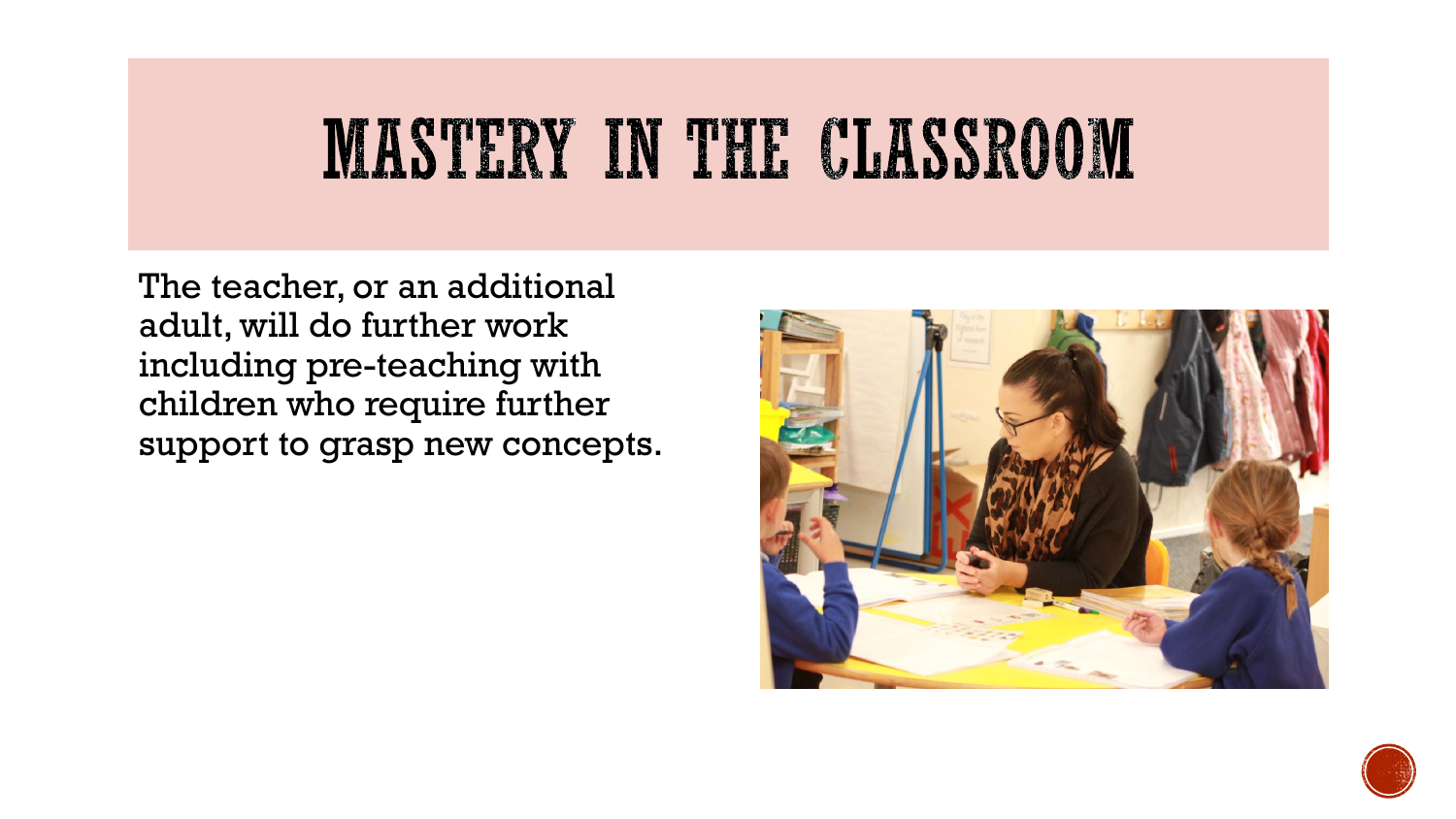

- P1 and P2
- Step for Depth



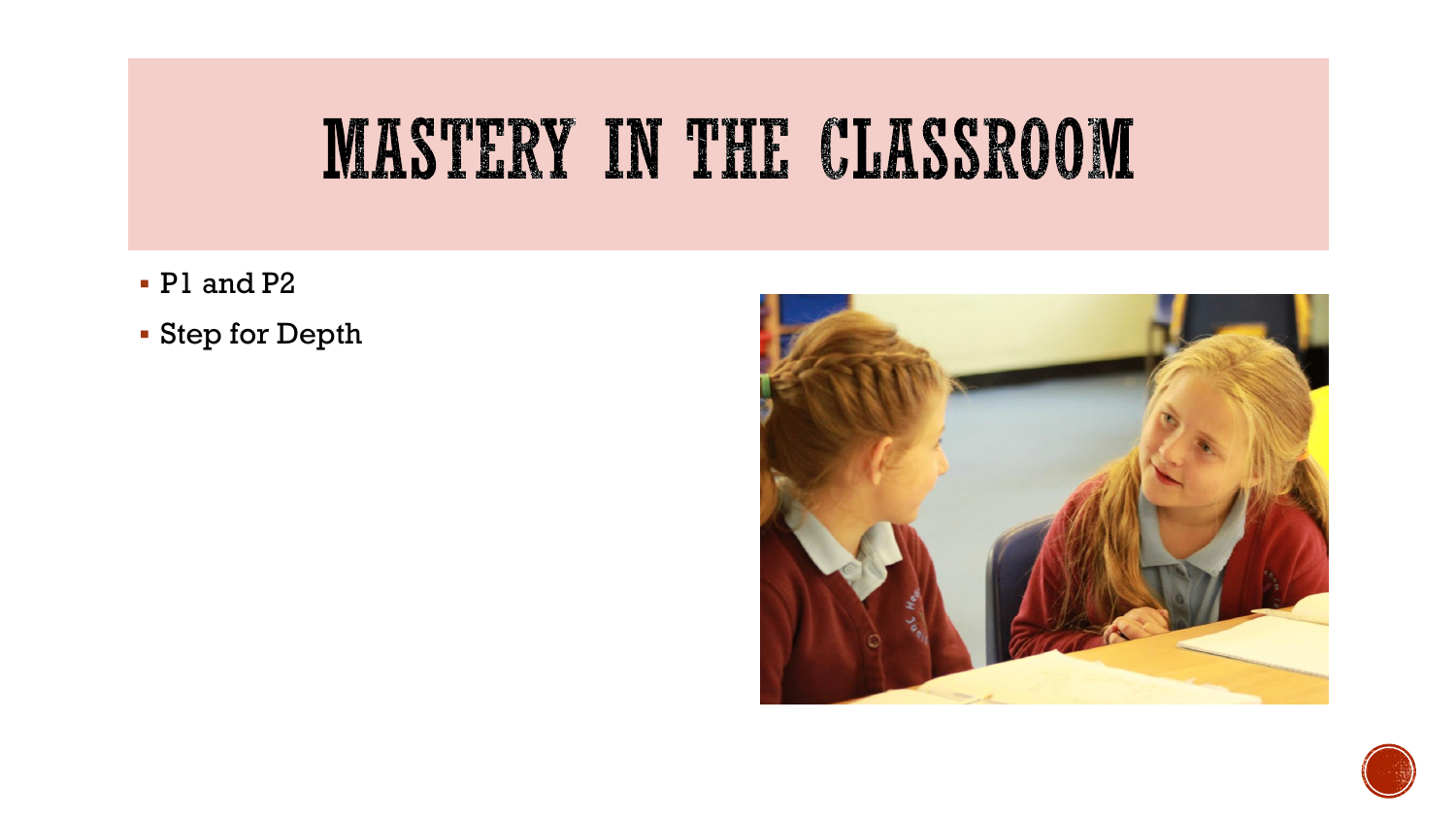## MASTERY IN THE CLASSROOM

|        | Week <sub>1</sub>                 | Week 2                                 | Week 3 | Week 4                                        | Wook 5                           | Week 6            | Week 7 | Week 8                                                    | Week 9                                        | Week 10                               | Week 11                                    | Wieek 12               |
|--------|-----------------------------------|----------------------------------------|--------|-----------------------------------------------|----------------------------------|-------------------|--------|-----------------------------------------------------------|-----------------------------------------------|---------------------------------------|--------------------------------------------|------------------------|
| Autumn | Number: Place Value               |                                        |        | Number:<br>Addition and<br><b>Subtraction</b> |                                  | <b>Statistics</b> |        | <b>MARINARD</b><br>Number: Multiplication<br>and Division |                                               | Measurement:<br>Perimeter and<br>Area |                                            |                        |
| Spring |                                   | Number: Multiplication<br>and Division |        | Number: Fractions                             |                                  |                   |        |                                                           | Number:<br>Decimals and<br>Percentages        |                                       | Consolidation                              |                        |
| Summer | Consolidation<br>Number: Decimals |                                        |        |                                               | Geometry: Properties of<br>Shape |                   |        |                                                           | Geometry:<br>Position and<br><b>Direction</b> |                                       | Measurement:<br>Converting<br><b>Units</b> | Measurement:<br>Volume |



The units of work in the curriculum follow those set out by **White Rose Maths**.

Children spend longer on each topic and, as a result, understand the content to a deeper level and supporting teaching for mastery.

Questions visually link to manipulatives, models and images.

This way, pupils' mastery skills are honed to reflect the 3 aims of the national curriculum for mathematics: Fluency, Reasoning and Problem solving.